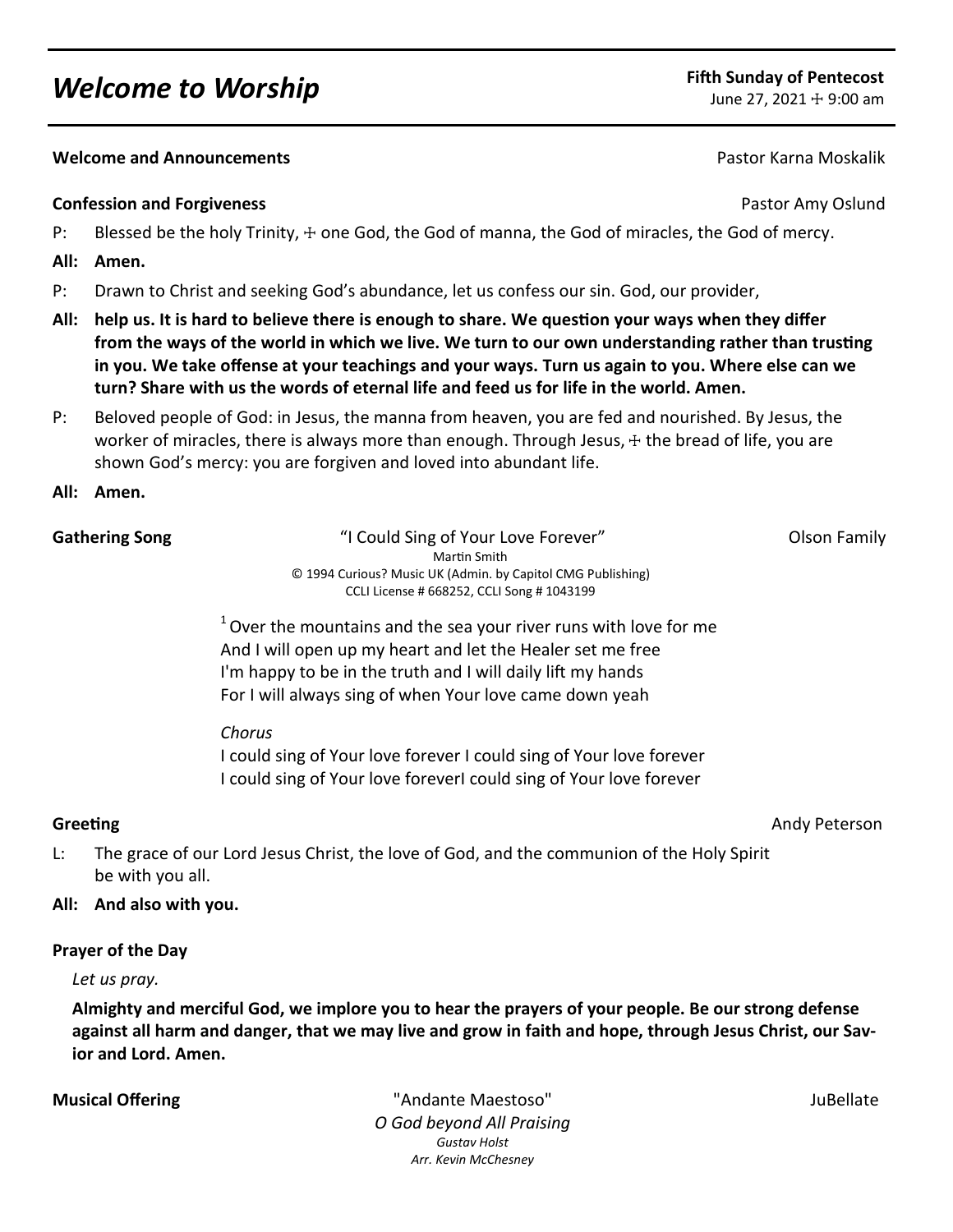**Bible Story Video** Chapter 31: The End of Time

### **Message** The End of Time" Pastor Karna Moskalik

### **Offering**

 *Give by check, text (833-970-0714), online or mobile app — See DONATE on website: www.oslcstillwater.org*

# **Apostles' Creed** Chad Larson

**I believe in God, the Father almighty, creator of heaven and earth.** 

- **I believe in Jesus Christ, God's only Son, our Lord, who was conceived by the Holy Spirit, born of the virgin Mary, suffered under Pontius Pilate, was crucified, died, and was buried; he descended to the dead. On the third day he rose again; he ascended into heaven, he is seated at the right hand of the Father, and he will come to judge the living and the dead.**
- **I believe in the Holy Spirit, the holy catholic church, the communion of saints, the forgiveness of sins, the resurrection of the body, and the life everlasting. Amen.**

### **Prayers** Rachel Sass

L: Lord, in your mercy,

**All: hear our prayer.**

# **Words of Institution** Pastor Karna Moskalik

# **Lord's Prayer** Andy Peterson

**Our Father, who art in heaven, hallowed be thy name, thy kingdom come, thy will be done, on earth as it is in heaven. Give us this day our daily bread; and forgive us our trespasses, as we forgive those who trespass against us; and lead us not into temptation, but deliver us from evil. For thine is the kingdom, and the power, and the glory, forever and ever. Amen.** 

**Holy Communion**

# **Birthday and Anniversary Blessings**

**Sending Song** Song The Supering Congress of Congress of Congress of Congress of Congress of Congress of Congress S *Text: Delores Dufner, OSB, b. 1939 Text © 1995, 2003 GIA Publications, Inc., giamusic.com. All rights reserved. Reprinted under OneLicense.net #A-713517.*

> $1$ O Spirit all-embracing and counselor all-wise, unbounded splendor gracing a shoreless sea of skies: unfailing is your treasure, unfading your reward; surpassing worldly pleasure, the riches you afford. Come, stream of endless flowing, and rescue us from death; come, wind of springtime blowing, and warm us by your breath.

 $2$ O Beauty ever blazing in flower, field, and face, you show yourself amazing in unexpected place. We see you and remember what once our dreams had been; you fan the glowing ember and kindle hope within. Come, fire of glory gracious, bless all who trust in you; undying flame tenacious, burn in your church anew.